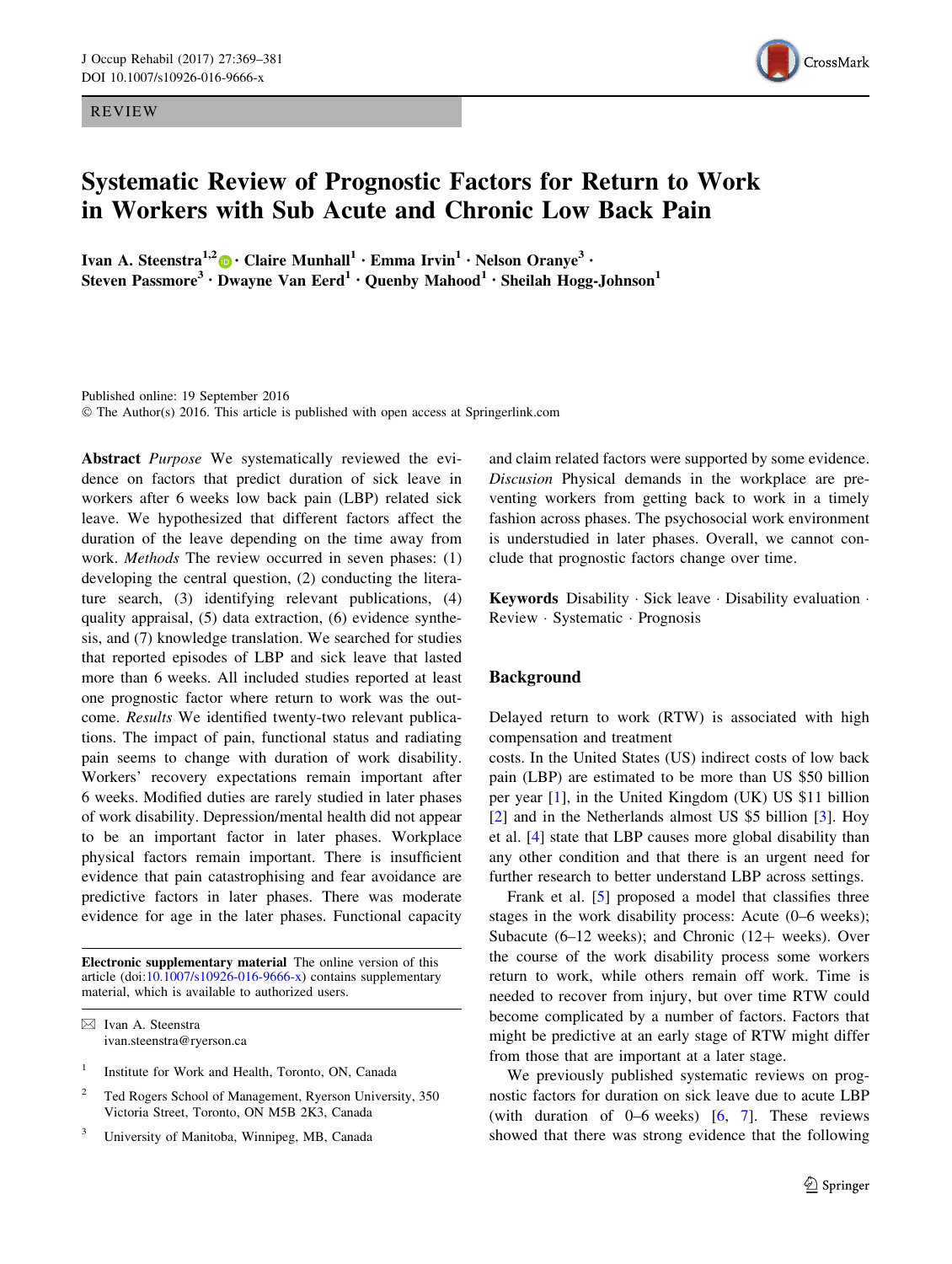factors had an association with the duration of sick leave: recovery expectations, radiating pain (injury severity), pain (self report), disability (self report), workplace physical factors, and provider type. There was also strong evidence that lifestyle and pain catastrophising had no association with duration of sick leave. Moderate evidence was found for modified duties, workplace psychosocial factors, claim-related factors and content of treatment and there was moderate evidence for no association of previous injury and clinical examination. There was insufficient evidence for age, education, language barriers, depression/mental health, fear avoidance beliefs, work relatedness, workplace-organizational factors and the process of treatment.

This study extends the scope of the previous reviews by systematically reviewing the evidence on factors that predict duration of time away from work at the sub acute and the chronic stage of a LBP related episode of time away from work. The first hypothesis was that there are factors related to LBP, to the worker, to the job and to the psychosocial environment that influence duration of an episode of sick leave.

The second hypothesis was that in the sub acute and even more so in the chronic phase, psychosocial issues will likely become more prominent compared to the acute phase.

## Methodology

## Classifying Prognostic Factors

LBP is considered to be a multidimensional problem. A framework proposed by Loisel et al. [\[8](#page-10-0)] further elaborates the structure of the International Classification of Functioning, Disability and Health (ICF)  $[9-11]$  to also include factors related to the workplace, healthcare and workers' compensation environment. By applying this framework we further distinguished between predictive factors related to the LBP, the worker, the job and workplace, and the psychosocial environment, specifically to health care services and the workers compensation insurer. These theoretical frameworks structured our analyses and aided in clear reporting to stakeholder groups.

## Classifying Outcomes

The concept of time away from work is highly dependent on legislation and locally-used jargon. In North America, ''time away from work'', ''time on disability benefits'' or "disability" is used to define time away from work. In Europe, the phrases ''sick leave'' and ''RTW'' are used more often, since disability is used to define functional limitations (for instance as measured by the Roland Morris Disability Questionnaire). These differences were recognized in our search strategy [\[6](#page-10-0)].

# Search Strategy

We used an updated search strategy from previous reviews [\[12–14](#page-10-0)] (see Online Appendix I) in Medline (OVID), EMBASE (OVID) and PsycINFO (OVID) from inception of each database to 2012. The search was constructed in three broad categories: (1) Prognosis terms, (2) Back Pain terms, and (3) Work/Return To Work terms. The terms within each category were combined with an OR Boolean operator and then the three categories were combined with an AND Boolean operator. The search therefore captured references with at least one term in each of the three categories. As each database is unique, the search was customized accordingly to best utilize the controlled vocabularies of each. Search yields were combined and duplicates were removed. We reviewed the search yield for studies on LBP [\[12](#page-10-0)], prognosis [\[15](#page-10-0)] and work and stratified the results for each phase of work disability. The references list of all relevant articles and recently published systematic reviews were screened for additional publications. An in-depth comparison of search strategies [[15,](#page-10-0) [16](#page-10-0)] has shown that our search strategy was broad enough to capture as much relevant literature as possible.

## Selection of Studies

Two reviewers independently selected studies that met similar inclusion and exclusion criteria as in our previous reviews [[6,](#page-10-0) [17\]](#page-10-0), except for the disability phase:

- 1. Studies that included subjects with an episode of LBP and sick leave, with duration of more than 6 weeks at inclusion of cohort;
- 2. Studied the relation between at least one prognostic factor and outcome; and
- 3. Measured outcomes in absolute terms (rate), relative terms (odds ratio, rate ratio, hazard ratio), survival curve or duration of sick leave.

First, titles and abstracts were screened, followed by possibly relevant full articles. A third reviewer resolved disagreements if consensus between two reviewers could not be reached.

The third reviewer (IS or SHJ) used his/her knowledge and experience in the field of prognosis research to weigh the different view of assessing studies for suitability. The initial reviewers reached consensus in most cases and the third reviewer only had to be consulted in a minimal number of cases where reviewers erred on the side of caution.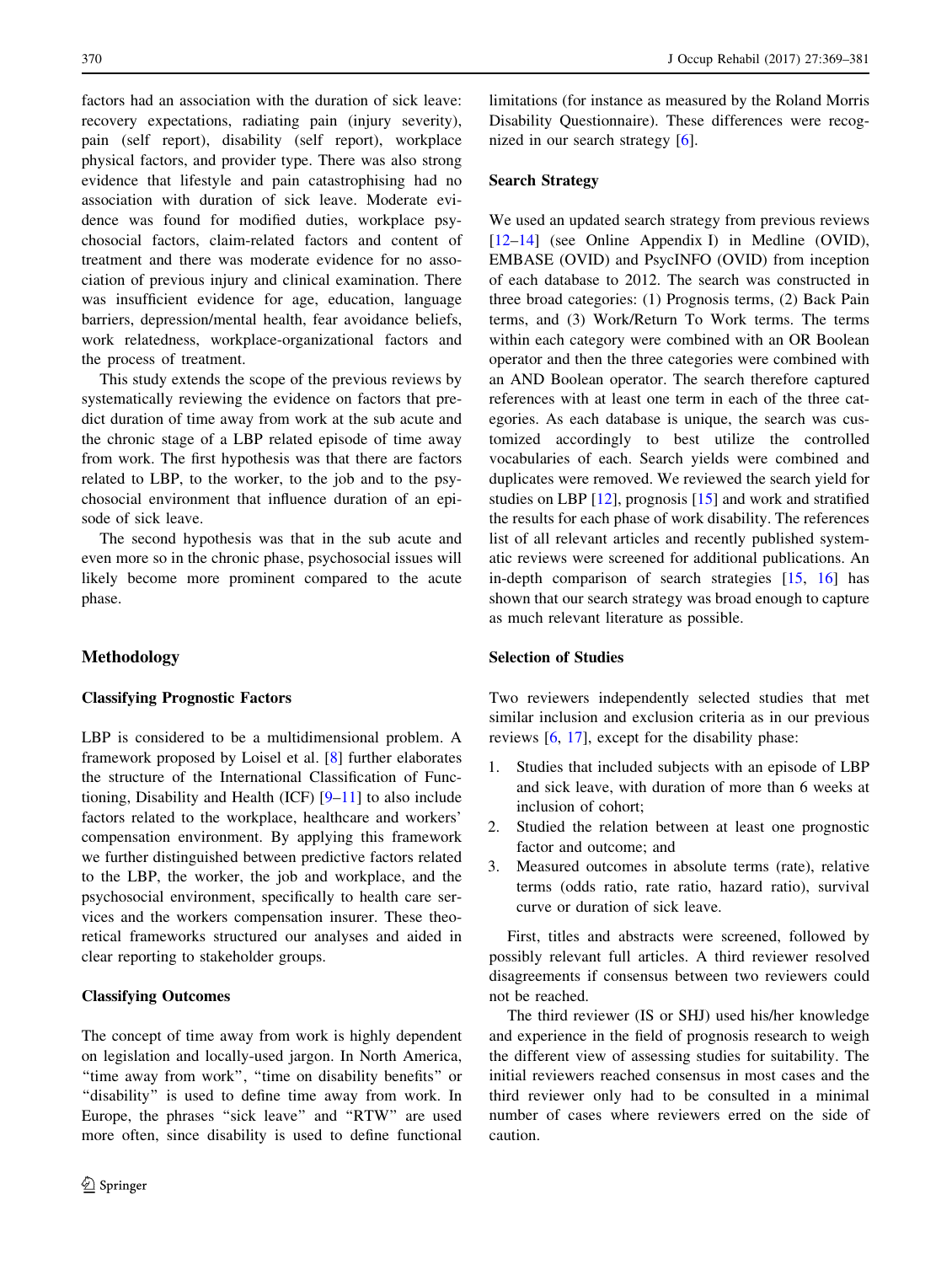#### Quality Assessment

Two reviewers independently scored the quality of included studies. The quality was appraised using a tool developed in our previous reviews [[7\]](#page-10-0) (see Online Appendix II). Item 24 asked the reviewer for a general appraisal of study quality using a 11 point VAS scale. This item was not used in the assessment of study quality, because of a lack of agreement with the overall scale score. The third reviewer (IS or SHJ) used his/her knowledge and experience in the field of prognosis research to weigh the different view of assessing studies for suitability. The initial reviewers reached consensus in most cases and the third reviewer only had to be consulted in a minimal number of cases where reviewers erred on the side of caution.

## Data Extraction

Due to heterogeneity in studies we did not conduct a metaanalysis. The evidence for each prognostic factor was therefore presented in a descriptive manner.

The information extracted from each study included definition of prognostic factor and outcome, country, setting, association estimate, sample size. Risk of RTW was recalculated to the risk of no RTW. This means that a ratio larger than 1 means a delay in time until RTW.

## Levels of Evidence

Relevant studies were grouped by prognostic factors and the level of evidence for each prognostic factor was determined by into consideration the quality ratings of each study and the consistency of findings across studies in terms of significance and direction of association across the different studies examining each particular prognostic factor. The criteria for describing the level of evidence for each prognostic factor is based on van Hoogendoorn et al. [[18\]](#page-10-0) rating system and is consistent with our previous reviews on prognosis in RTW in the acute phase of LBP [[6,](#page-10-0) [19\]](#page-10-0):

- Strong evidence consistent findings in multiple high quality studies.
- *Moderate evidence* consistent findings in one high quality study and one or more lower quality studies, or in multiple lower quality studies.
- Insufficient evidence only one study available or inconsistent findings in multiple studies.

# Results

The initial search yielded 5027 research papers, after duplicates were removed. After the screening of all titles and abstracts, 939 papers were retrieved for a more full text review. Seventy-eight publications met all of the inclusion criteria. Sixteen publications were from the chronic phase, six were from the sub acute phase, 37 were from the acute phase and 19 studies were either in populations from different phases or did not report the duration of sick leave.

Publications that included cases from the sub acute phase were from Canada (4), the USA (1) and Norway (1). Publications that included cases from the chronic phase were from Canada (3), the USA (6), Norway (1), Netherlands (3) and from an international study in Denmark, Germany, Israel, Sweden, the Netherlands, and the United States (3). (See Fig. [1.](#page-3-0))

In the sub acute phase the mean quality score was: 15.5 (range 14–19). In the chronic phase the mean quality score was: 14.8 (range 9–21). Five of these studies were high quality (QA score  $> 16$ ), 13 were of moderate quality (QA score between 13 and 16), and seven were of lower quality  $(QA < 13)$ .

481 prognostic factors were considered were studied across all phases. Prognostic factors were grouped in a number of team meetings into clinical, personal psychosocial, work related psychosocial, and claim related prognostic factors. Within each category, factors or tools measuring the same or very similar constructs (for instance different methods to report on physical demands) were merged resulting in 43 different constructs that we report on. See Table [1](#page-4-0) for detailed characteristics of the included studies.

#### Evidence on Prognostic Factors

We present the results on the evidence for association for factors in the chronic phase followed by those from the subacute phase according to the categories we determined.

A summary of the evidence on prognostic factors is presented in Table [2](#page-5-0).

## Results on Clinical Prognostic Factors

#### Sex and Age

Chronic phase There is moderate evidence of negative association between male sex and RTW from 1 medium quality [[20\]](#page-10-0) and one high quality study [[21\]](#page-10-0). Notably, one high quality study [\[22](#page-10-0)] and one low quality study [\[23\]](#page-10-0) did not find an association between sex and RTW. However, since they did not find an association between female sex and RTW, this is not a contradictory finding and could be the result of small sample sizes.

Sub acute phase There is strong evidence for no association between sex and RTW in the sub acute phase based on two high quality studies  $[24, 25]$  $[24, 25]$  $[24, 25]$  and a medium quality study [\[26](#page-10-0)]. Only one medium quality study [\[27](#page-10-0)] found a negative association with male sex.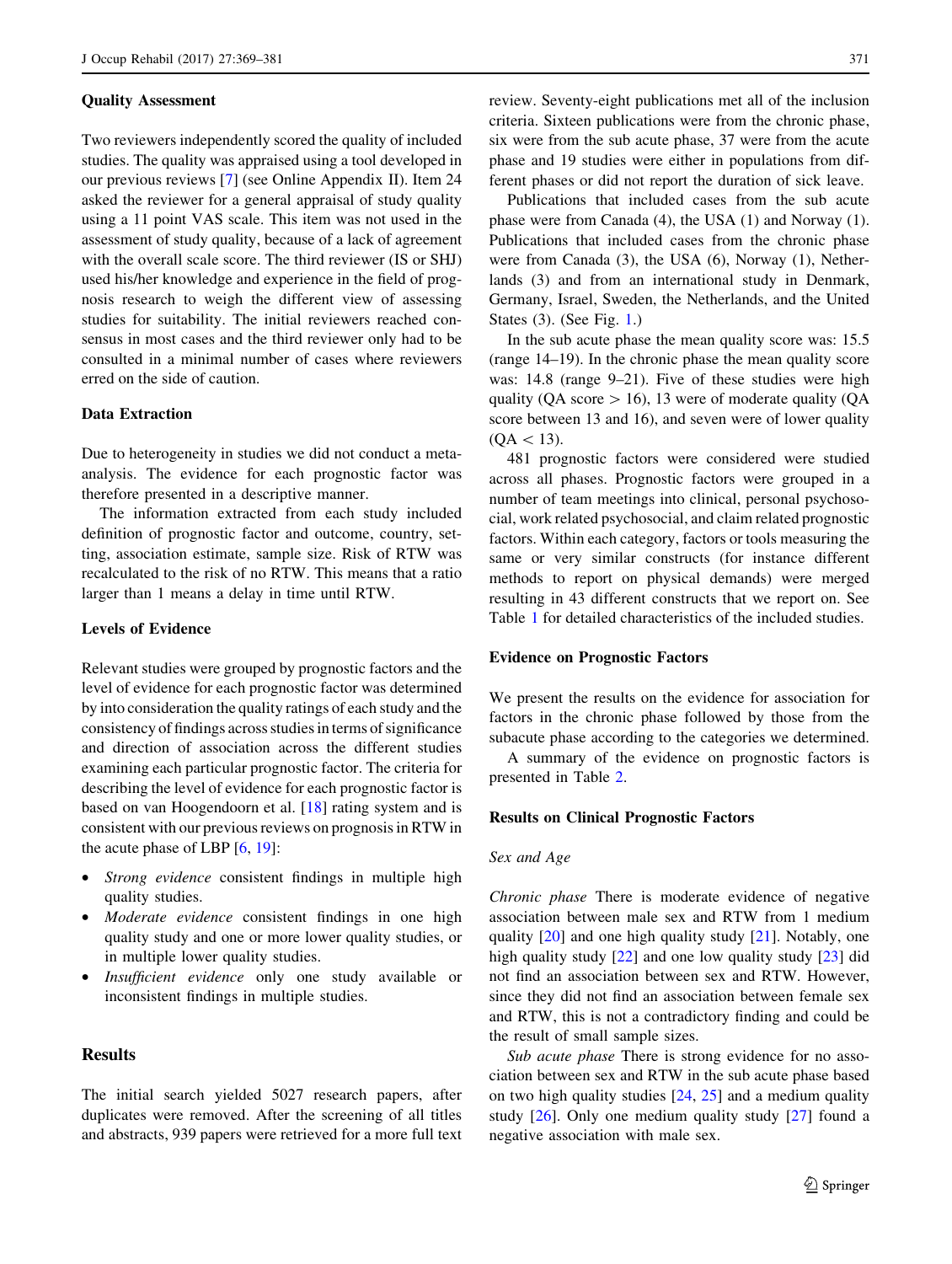<span id="page-3-0"></span>

Chronic phase There is moderate evidence for a negative association between older age and RTW from a high quality study  $[24]$  $[24]$  and a medium quality study  $[26]$  $[26]$ .

Most studies reported a negative association between older age and RTW, although not all were statistically significant [\[21–23](#page-10-0)].

Subacute phase There is moderate evidence for older age from one high quality study [\[28](#page-11-0)], two medium quality publications [[20,](#page-10-0) [29](#page-11-0)] and one lower quality publication [[30\]](#page-11-0) that reported a negative association between age and RTW.

## Pain and Function

Chronic phase Radiating pain was not studied in the selected studies. There is moderate evidence that pain intensity has a negative association with RTW in the chronic phase from one high quality study [\[21](#page-10-0)], one moderate quality study [\[29](#page-11-0)–[31\]](#page-11-0) and two lower quality studies [\[23,](#page-10-0) [32\]](#page-11-0). One lower quality study did not report on pain [[33](#page-11-0)]. There is moderate evidence for a negative association between function and RTW from one lower quality [[23\]](#page-10-0) and two medium quality studies [[20,](#page-10-0) [34](#page-11-0)]. With respect to the results of functional capacity evaluation, there is moderate evidence for a positive association with RTW, based on one high quality study (cardiovascular fitness) [[35](#page-11-0)] and one medium quality study (trunk flexibility) [[20](#page-10-0)], however two lower quality studies [\[23](#page-10-0), [32\]](#page-11-0) found no significant association with RTW.

Sub acute phase There is moderate evidence for no association of radiating pain with RTW  $[25]$  $[25]$ . There is strong evidence for no association with function from two high quality studies [\[24](#page-10-0), [25](#page-10-0)] and two medium quality studies [[36](#page-11-0), [37\]](#page-11-0). There is strong evidence for no association between pain and RTW as well from two high quality studies [[24](#page-10-0), [25\]](#page-10-0) and one medium quality study [[36\]](#page-11-0). There is moderate evidence for a positive association of a higher score on a functional capacity evaluation (FCE) and RTW from one publication reporting on two cohorts of injured workers [[37\]](#page-11-0). There was one study that observed a negative association between pain observation and RTW [[25\]](#page-10-0).

#### Treatment Related Clinical Factors

Chronic phase There is strong evidence from 4 high quality studies  $[21, 22, 28, 38]$  $[21, 22, 28, 38]$  $[21, 22, 28, 38]$  $[21, 22, 28, 38]$  $[21, 22, 28, 38]$  $[21, 22, 28, 38]$  $[21, 22, 28, 38]$  $[21, 22, 28, 38]$  and one lower quality study  $[23]$  $[23]$ that a delay in referral to intervention was associated with a delay in RTW. One high quality study [\[22](#page-10-0)] found a positive association of insurer mandated rehabilitation and one medium quality study [[31\]](#page-11-0) found a positive association of several medical interventions (surgery between 4 and 12 months, pain medication and exercise therapy), which results in moderate evidence for a positive association between ''intervention'' and RTW.

Sub acute phase There is moderate evidence for a positive association between intervention and RTW from one high quality (prior physiotherapy) [\[24](#page-10-0)] and two medium quality studies (time in work hardening program and stretching) [[26,](#page-10-0) [27](#page-10-0)].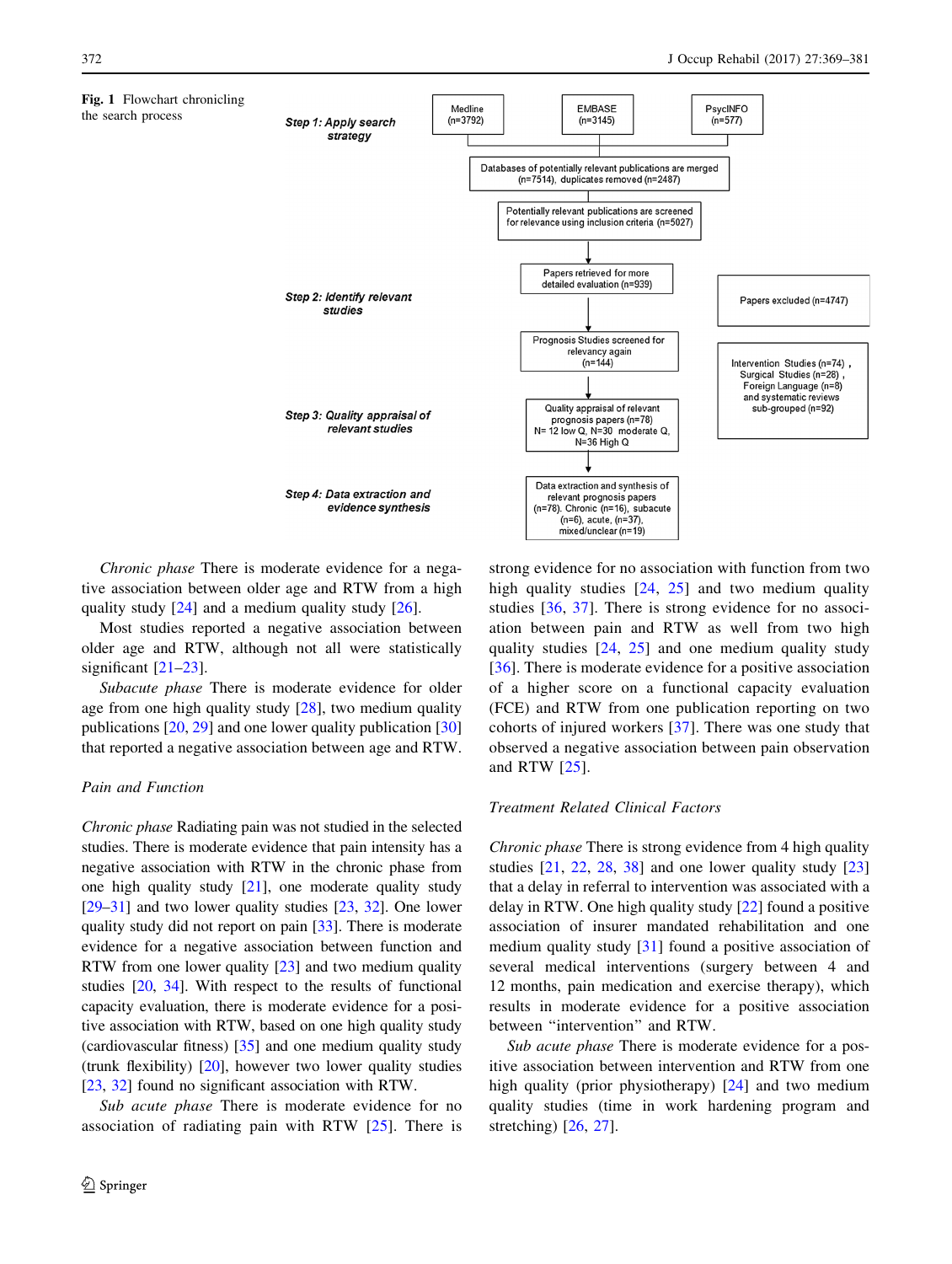<span id="page-4-0"></span>

| Table 1 Characteristics of included studies                  |             |                         |                                                                                                                                 |                       |                            |                             |                         |
|--------------------------------------------------------------|-------------|-------------------------|---------------------------------------------------------------------------------------------------------------------------------|-----------------------|----------------------------|-----------------------------|-------------------------|
| First author                                                 | Year        | Country                 | Setting                                                                                                                         | definition<br>Outcome | Final sample size          | N factors                   | Quality<br>score        |
| Sub acute phase: 6-12 weeks since first day of injury/sick   |             | leave                   |                                                                                                                                 |                       |                            |                             |                         |
| Reme (22)                                                    | 2009        | Norway                  | Secondary care                                                                                                                  | RTW                   | 175                        | Ŋ                           | ₫                       |
| Truchon (23)                                                 | 2010        | Canada                  | $\overline{\mathsf{x}}$                                                                                                         | RTW                   | 296                        | ం                           | Ľ                       |
| Gross <sub>(70)</sub>                                        | 2004        | Canada                  | $\overline{\mathsf{x}}$                                                                                                         | RTW                   | 114 & 132 (2 cohorts)      | $\epsilon$                  | $\overline{\Omega}$     |
| $\text{Joy}$ (24)                                            | 2001        | USA                     | Secondary care                                                                                                                  | RTW                   | 115                        | $\circ$                     | ュ                       |
| Truchon $(25)$                                               | 2005        | Canada                  | $\overline{v}$                                                                                                                  | RTW                   | 321                        | 4                           | ュ                       |
| Schultz (34)                                                 | 2004        | Canada                  | $\overline{V}$                                                                                                                  | <b>RTW</b>            | 214                        | $\circ$                     | ⋣                       |
| Chronic phase >12 weeks since first day of injury/sick leave |             |                         |                                                                                                                                 |                       |                            |                             |                         |
| Gross <sub>(36)</sub>                                        | 2005        | Canada                  | Tertiary care                                                                                                                   | <b>Benefits</b>       | 228 & 210 (2 cohorts)      | $\infty$                    | $\overline{\mathsf{c}}$ |
| Gauthier (19)                                                | 2006        | Canada                  | Tertiary care;                                                                                                                  | Benefits              | 255                        |                             | ⊵                       |
| Okurowski (26)                                               | 2003        | USA                     | $\overline{\mathsf{x}}$                                                                                                         | Benefits              | 962                        | ᆉ                           | ≘                       |
| Gross <sub>(71)</sub>                                        | 2005        | Canada                  | <b>CHS</b>                                                                                                                      | <b>RTW</b>            | 45                         | 4                           | $\approx$               |
| Storheim (33)                                                | 2005        | Norway                  | Secondary care                                                                                                                  | <b>Benefits</b>       | 93                         | 3                           | ≌                       |
| Anema (72)                                                   | 2004        | Multinational           | OHS; WC                                                                                                                         | <b>RTW</b>            | 1631                       | $\epsilon$                  | Γ                       |
| Blackwell (20)                                               | 2004        | USA                     | $\overline{\mathsf{v}}$                                                                                                         | Benefits              | 227                        | $\circ$                     |                         |
| Van der Giezen (27)                                          | 2000        | ISSA study: Netherlands | $\overline{\mathsf{x}}$                                                                                                         | <b>RTW</b>            | 298                        | $\mathcal{L}_{\mathcal{A}}$ | $\overline{6}$          |
| Koopman (73)                                                 | 2004        | Netherlands             | Tertiary care                                                                                                                   | RTW                   | 51                         | 5                           | ⊵                       |
| Anema (29)                                                   | 2009        | ISSA study              | $\sum_{i=1}^{n}$                                                                                                                | RTW                   | 2444                       | $\circ$                     | ュ                       |
| Mayer (74)                                                   | <b>2001</b> | USA                     | Tertiary care                                                                                                                   | <b>RTW</b>            | 1052                       |                             | ن                       |
| Hansson (28)                                                 | 2000        | ISSA study              | Occupational health services                                                                                                    | <b>RTW</b>            | 2106                       | 3                           |                         |
| Vendrig $(21)$                                               | 1999        | Netherlands             | Secondary care                                                                                                                  | RTW                   | 137                        | $\overline{16}$             |                         |
| Hazard (30)                                                  | 1991        | USA                     | Secondary & tertiary care                                                                                                       | RTW                   | 195 (1 year), 69 (2 years) | $\circ$                     |                         |
| Gallagher (75)                                               | 1989        | USA                     | Primary care; WC                                                                                                                | <b>RTW</b>            | 140                        | 6+ interactions             | ᡋ                       |
| Gatchel (31)                                                 | 1994        | USA                     | Tertiary care                                                                                                                   | <b>RTW</b>            | 152                        |                             | $^{\circ}$              |
|                                                              |             |                         | WC Worker's compensation, OHS Occupational health service, RTW Return to work, Benefas workers compensation/disability benefits |                       |                            |                             |                         |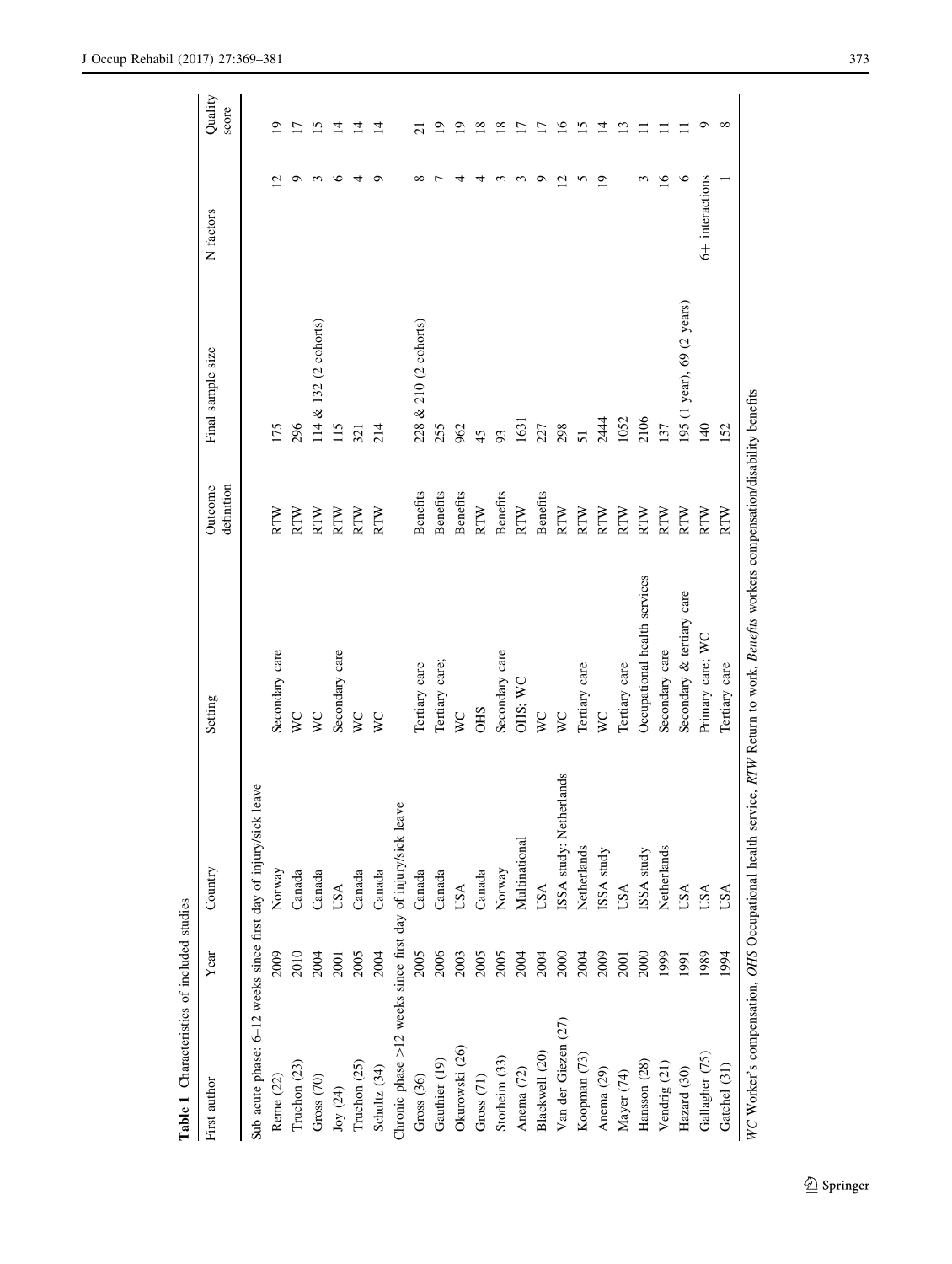## <span id="page-5-0"></span>Table 2 Prognostic factor evidence table

| Prognostic factor                    | Phase    | Evidence                            | Level of evidence                                  |
|--------------------------------------|----------|-------------------------------------|----------------------------------------------------|
| Clinical prognostic factors          |          |                                     |                                                    |
| Sex                                  | Chronic  | 2H, 1 M, 1L                         | Moderate for negative association with male<br>sex |
|                                      | Subacute | 2H, 1 M, 1 M                        | Strong for no association                          |
| Age                                  | Chronic  | 2H, 1H, 2 M, 2L, 1L                 | Moderate for negative association                  |
|                                      | Subacute | 1H, 1 M                             | Moderate for negative association                  |
| Comorbidity                          | Chronic  | 1 M                                 | Insufficient                                       |
| Diagnosis                            | Chronic  | 1 <sub>L</sub>                      | Insufficient                                       |
| Radiating                            | Subacute | 1H                                  | Moderate for no association                        |
| Pain Intensity                       | Chronic  | 1H, 2 M, 2L                         | Moderate for negative association                  |
|                                      | Subacute | 2H, 1 M                             | Strong for no association                          |
| Functional status                    | Chronic  | 2 M, 1L                             | Moderate for negative association                  |
|                                      | Subacute | 2H, 2 M                             | Strong for no association                          |
| Functional status-FCE                | Chronic  | 1H, 1 M, 2L                         | Moderate for positive association                  |
|                                      | Subacute | 2 M (2 cohorts, one<br>publication) | Moderate for positive association                  |
| Pain observation                     | Subacute | 1 M                                 | Insufficient                                       |
| Delay in referral                    | Chronic  | 4H, 1L                              | Strong for negative association                    |
| Intervention                         | Chronic  | 1 M, 1H                             | Moderate for positive association                  |
|                                      | Subacute | 1H, 2 M                             | Moderate for positive association                  |
| Health                               | Chronic  | 2 M, 1L                             | Moderate for positive association                  |
|                                      | Subacute | 1 M                                 | Insufficient                                       |
| Lifestyle                            | Chronic  | 1 <sub>L</sub>                      | Insufficient                                       |
| Psychosocial prognostic factors      |          |                                     |                                                    |
| Expectation of RTW                   | Chronic  | 2 M, 1L                             | Insufficient                                       |
|                                      | Subacute | 1H, 1 M                             | Moderate for positive association                  |
| Fear avoidance/Pain catastrophising/ | Chronic  | 1H, 1 M, 1L                         | Moderate evidence for negative association*        |
| Cognitive appraisal/Coping           | Subacute | 1H, 1 M                             | Moderate evidence for negative association*        |
| Distress                             | Subacute | 1H                                  | Insufficient                                       |
| Depression                           | Chronic  | 1H, 1L                              | Moderate for no association                        |
| Mental Health                        | Chronic  | 2L, 2L                              | Insufficient                                       |
| Social workplace prognostic factors  |          |                                     |                                                    |
| <b>SES</b>                           | Chronic  | 2H, 1 M, 1L                         | Strong evidence for positive association           |
|                                      | Subacute | 1H                                  | Insufficient                                       |
| Physical demands                     | Chronic  | 1H, 1 M                             | Moderate evidence for positive association         |
|                                      | Subacute | 1H                                  | Insufficient                                       |
| Modified duties                      | Chronic  | 1 M                                 | Insufficient                                       |
| Social support                       | Chronic  | 1H                                  | Insufficient                                       |
|                                      | Subacute | 1 M                                 | Insufficient                                       |
| Job satisfaction                     | Chronic  | 1 M                                 | Insufficient                                       |
| Attorney involvement                 | Chronic  | 2H                                  | Strong evidence for negative association           |
| Worker's compensation                | Chronic  | 2H, 1 M, 1L                         | Strong evidence for negative association           |

H High quality, M Moderate quality, L Low quality, SES Socio economic status, \*Heterogeneity in measures

# Health Related Clinical Factors

health and physical function) [[29,](#page-11-0) [35](#page-11-0)] and one lower quality (social function in Sweden and USA) [\[30](#page-11-0)] studies.

Chronic phase There is moderate evidence for health measures on RTW from two medium quality (general

Subacute phase There was insufficient evidence for a positive association of health on RTW because only one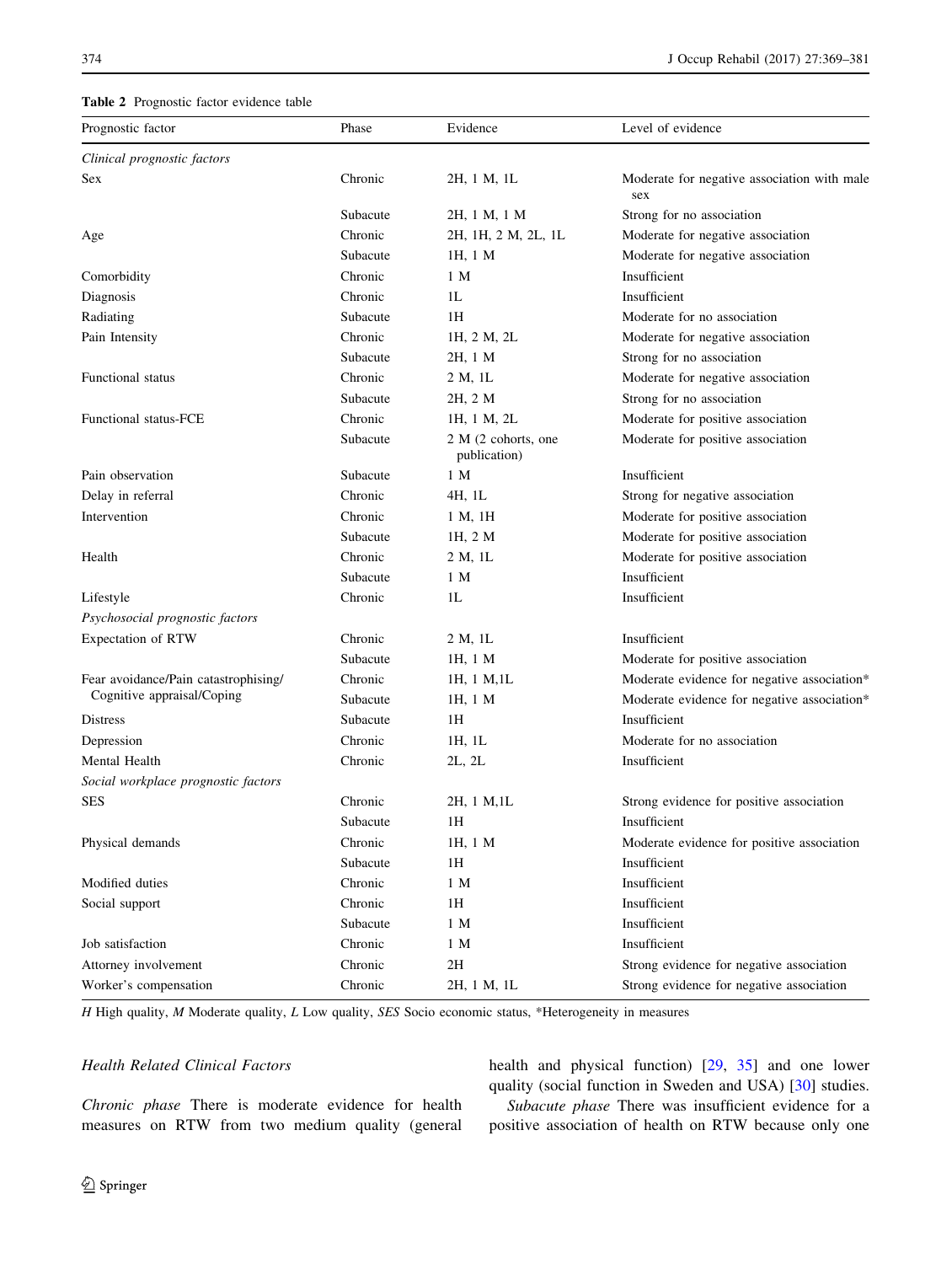study [\[36](#page-11-0)] found a positive association between this factor and RTW in this phase.

Chronic phase A medium quality study [[32\]](#page-11-0) found no association between lifestyle (smoking) and RTW.

#### Results on Personal Psychosocial Factors

#### Recovery Expectations

Chronic phase Researchers from one international study [\[29–31](#page-11-0)] reported inconsistently on the one item question from the work ability index [[39\]](#page-11-0) that asks about expectations of RTW. We conclude that there is insufficient evidence for recovery expectations in the chronic phase.

Sub acute phase One high quality study [[24\]](#page-10-0) found a positive association of expectations of RTW with RTW, even though only the 3 months mark was statistically significant. Another medium quality study [[36\]](#page-11-0) also found a negative association of low expectations with RTW. We consider this as moderate evidence for the association between recovery expectations and RTW.

## Pain Catastrophising, Fear Avoidance, Coping

Chronic phase One medium quality study [\[35](#page-11-0)] found a negative association between FAB-Q and time on benefits. The high quality study from Gauthier et al. [[21\]](#page-10-0) found no association of fear of movement on time on benefits. One high quality study [[21\]](#page-10-0) reported a negative association between pain catastrophising and time on benefits. Another medium quality study [[20\]](#page-10-0) found a negative association between coping and RTW. We argue there is moderate evidence for a negative association for the concept of fear of movement, since different, but conceptually similar, measures were used in a limited number of studies.

Sub acute phase Again, different, but conceptually similar, measures were used in a limited number of studies, resulting in limited evidence for all these factors. One high quality study [[25\]](#page-10-0) found a rather strong association of the score on the Fear Avoidance Beliefs Questionnaire (FAB-Q) and RTW (odds ratios of 5 and 3). This study  $[25]$  $[25]$  also found a negative association of cognitive appraisal on RTW. One medium quality publication from the same first author [\[27](#page-10-0)] found a negative association between pain catastrophising and RTW. Again, there is moderate evidence for a negative effect of the fear of movement concept.

#### Distress, Depression, Mental Health

Sub acute phase Only distress was examined in this phase in one high quality study [\[25](#page-10-0)], which reported a negative association with RTW. There is insufficient evidence for the association between distress and RTW in the sub acute phase because only one study considered this category of factors.

Chronic phase One high quality [\[21](#page-10-0)] and one lower quality [[23\]](#page-10-0) studies found no statistically significant association between depressive symptoms and RTW, resulting in moderate evidence for no association for this factor. The high quality study examined 7 constructs in a population with 98 events, which indicates sufficient power for this study [\[40](#page-11-0)].

Chronic phase Three low quality studies [\[23](#page-10-0), [32](#page-11-0), [33\]](#page-11-0) examined the association between mental health and RTW. One of the studies [\[23](#page-10-0)] reported a negative association, while the other two found no effect of mental health on RTW. Therefore, there is insufficient evidence for a negative association between mental health and the outcome.

## Results on Work Related Psycho-Social Factors

# Socioeconomic Status, Physical Demands, and Modified Duties

These factors are reported in the same section because they are related. Workers that are classified as having lower socio economic status (SES), often have more physically demanding jobs. Modified duties are often used to (temporarily) mitigate the negative associations of physically demanding work. Unfortunately, none of the studies in the review measured these factors simultaneously.

Sub acute phase One high quality study [[24\]](#page-10-0) found a positive association between lower physical demands and RTW. The same study found no association between education and RTW. In summary there is insufficient evidence for an association with RTW in the sub acute phase, due to a limited number of high quality studies.

Chronic phase One high quality [\[22](#page-10-0)], one lower quality [\[30](#page-11-0)] and one medium quality [\[31](#page-11-0)] publications (all from the ISSA study) showed a positive association between lower physical demands and faster RTW. Due to the limited number of high quality studies, there is moderate evidence for physical demands on RTW in the chronic phase. We found strong evidence for SES, although it was measured in rather different ways in different studies. One high quality study [\[28](#page-11-0)] reported a negative association between language barriers and RTW. Another high quality publication [[22\]](#page-10-0) found a positive association of higher education with RTW. A medium quality publication [[29\]](#page-11-0) found a positive association between being a breadwinner and RTW. One lower quality publication [[23\]](#page-10-0) only reported a non significant association for education. One medium quality publication [\[31](#page-11-0)] reported positive associations between modified duties and RTW. However, due to the limited number of studies there is insufficient evidence for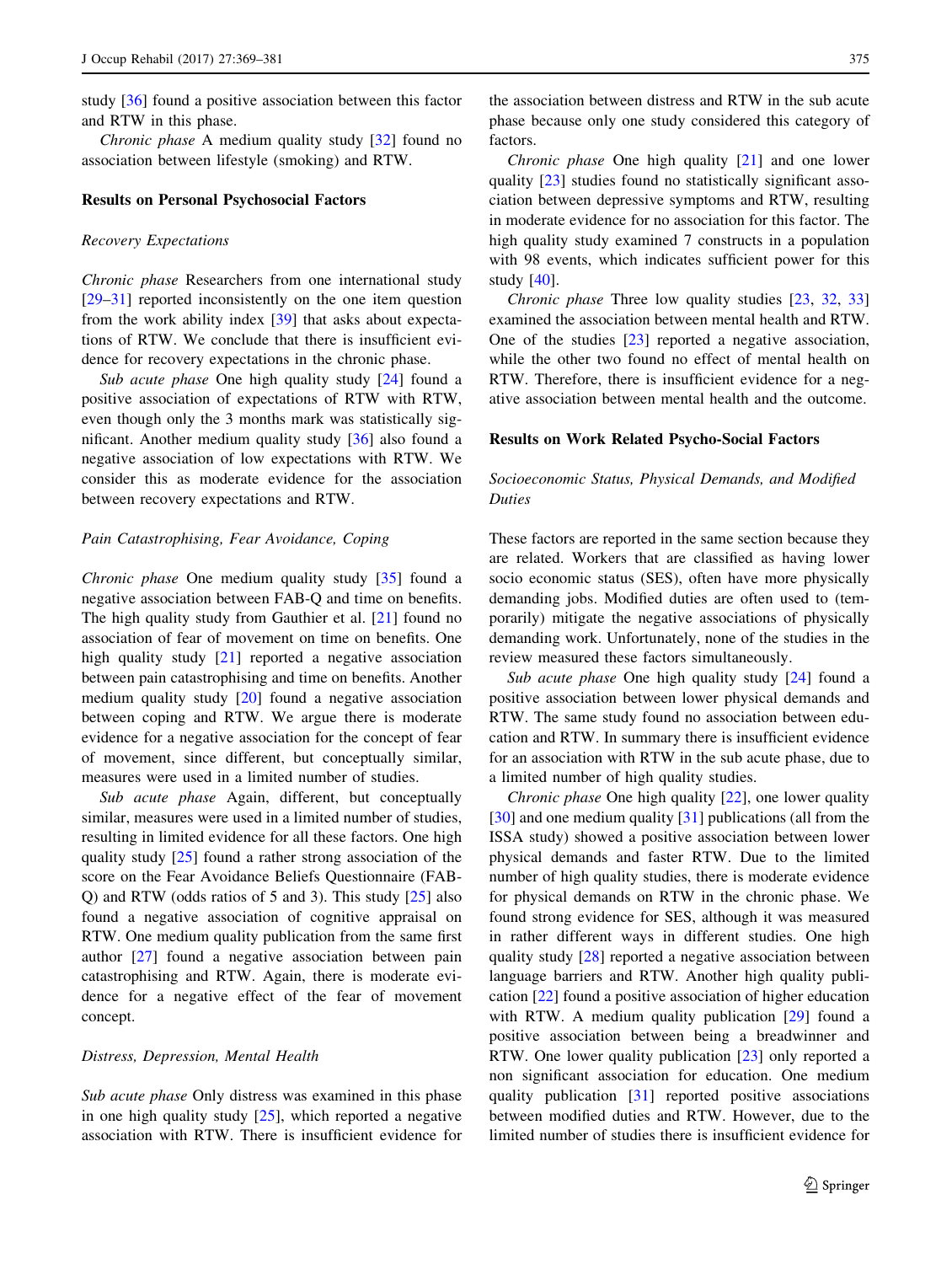the association between modified duties and RTW in the chronic phase.

## Social Support, Skill Discretion, Job Satisfaction

Sub acute phase one medium quality publication [[36\]](#page-11-0) reported no association between social (co-worker) support and RTW. That same study reported a negative association between skill discretion and RTW.

Chronic phase One high quality study [[22\]](#page-10-0) reported a non significant (positive) association of being married on RTW, but also reported a not statistically significant association between skill level and RTW. A medium quality publication [[29\]](#page-11-0) reported a positive association between job satisfaction and RTW, oddly the other publications from this study [[30,](#page-11-0) [31](#page-11-0)] did not report on it.

In summary, there is insufficient evidence due to the lack of high quality studies for all of the work related psychosocial factors in both the sub acute and chronic phases.

## Claim Related Factors

Chronic phase Two high quality studies reported a negative association between attorney involvement and RTW [\[22](#page-10-0), [28](#page-11-0)], which results in strong evidence for the association between attorney involvement and RTW. Anema et al. [\[31](#page-11-0)] in their cross jurisdictional (medium quality) study, found that workers compensation policies and practice are associated with RTW outcomes. However, since only one study looked into policies and practices, this factor is supported by insufficient evidence.

Sub acute phase One medium quality study [[36\]](#page-11-0) in the sub acute phase found a negative association between Workers Compensation Board and employer response and RTW. This results in insufficient evidence to support this factor due to a lack of high quality studies.

## **Discussion**

Our first hypothesis was that there are factors related to LBP, to the worker, to the job and to the psychosocial environment that influence duration of an episode of sick leave. The results presented in Table [2](#page-5-0) show that factors within the clinical, psychosocial and workplace categories are associated with RTW. Understanding these factors can help practitioners dealing with patients during the RTW process. There does not seem to be consensus between researchers on a core set of prognostic factors that should be included in prognostic studies in LBP and work disability in particular. While some may argue for the use of meta-analysis, like we did in our first review [[6\]](#page-10-0), we deemed meta-analysis inappropriate for this review because of the lack of consensus on adjustment of confounders. Moreover, studies measured factors in different ways, there was inconsistency in reporting methods, and a large variability in quality of the studies.

Our second hypothesis was that in the sub acute and even more so in the chronic phase, psychological and social issues would likely become more prominent compared to the acute phase. This hypothesis cannot be confirmed, mainly due to the lack of high quality studies and a lack of consensus among researchers on what to measure, how to measure, and how to analyze the associations. In our previous reviews [[6,](#page-10-0) [17](#page-10-0)] we found strong evidence for no association of 'pain catastrophising scale' with RTW. We hypothesized that pain catastrophising might play a role at a later stage in the work disability process. However, there are not enough high quality studies to go beyond moderate evidence for any of the pain catastrophising and fear avoidance factors in later phases.

## Limitations of the Literature

The psychosocial work environment is clearly understudied in later phases. There has been lack of consensus among researchers on how to measure psychosocial constructs and how to analyze the data based on the available theoretical models [[41\]](#page-11-0). Considering the theoretical underpinnings of the fear avoidance model (FAB) [[41](#page-11-0)], straightforward predictive analysis might not be appropriate and techniques that take the complexity of concepts and their interrelationships in the FAB model into account might be preferred.

In the acute phase, we found strong evidence for an association between radiating pain—distinctly different from 'non-specific' low-back pain—and RTW [[17\]](#page-10-0). Surprisingly, this factor was only examined in one study [[25\]](#page-10-0) from the sub acute phase and in none from the chronic phase. More research seems warranted based on the importance of this factor in the acute phase.

Unlike in our previous review [\[17](#page-10-0)], workplace factors were often not considered in the later phases. The related factors: SES, physical demands and modified duties were examined in a number of studies and, despite the crudeness of measures the results show some association with RTW.

For treatment related factors and for the effect found for modified duties, it should be noted that a prognostic study is not the most appropriate study design to examine effectiveness of interventions. Results on effectiveness of interventions can be biased in many ways when an appropriate control group is missing. The association of a delay of referral could very well be caused by immortal time bias [\[42](#page-11-0)] or time dependent bias [\[43](#page-11-0), [44](#page-11-0)] since none of the studies applied time dependent analysis to examine this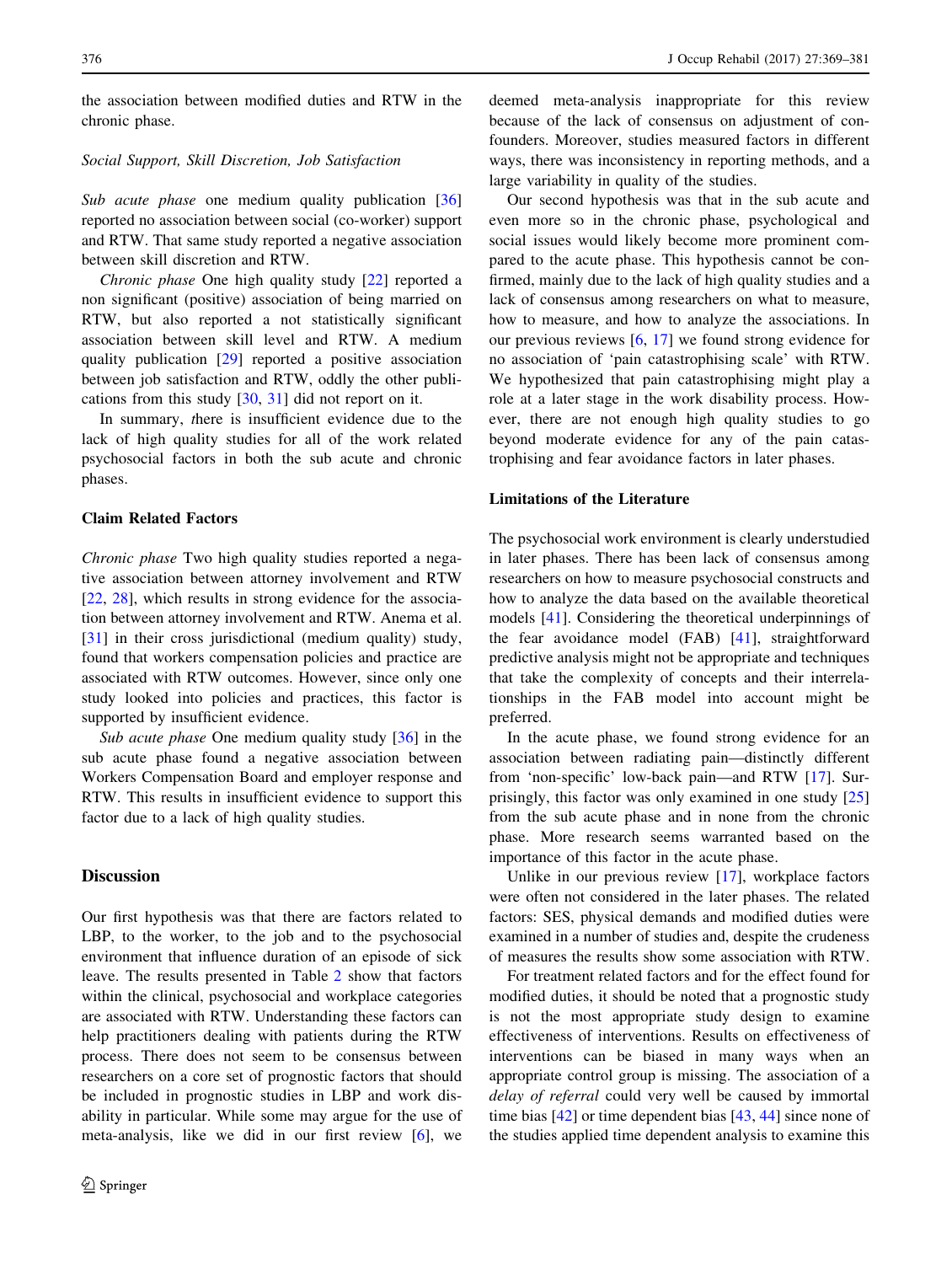bias. Those that receive intervention are likely to differ from those who do not receive intervention either at baseline or over time.

## Strengths and Limitations of this Review

The strength of this systematic review is that we restricted the analysis to studies with a defined inception point. In an inception cohort, patients are included in the study at the same point in the course of their disease. In many studies on RTW the study population consists of a mixture of workers on sick leave and workers still at work at the time of inception. The number of patients at work during followup depends on both this mixture and on the presence of prognostic factors. Making inferences about the prognosis of RTW from such mixed studies may be misleading. It might be, however, that some researchers do not agree with the phases of disability  $[45]$  $[45]$  we used, as a framework for analysis in this review. The cut-offs of 6 and 12 weeks from the Frank et al. publication [[45\]](#page-11-0) are somewhat data driven: based on the median and  $75<sup>th</sup>$  percentile. Populations in different settings and jurisdictions have shown to have different medians and  $75<sup>th</sup>$  percentiles [[46,](#page-11-0) [47](#page-11-0)] which could have important consequences for the effectiveness of interventions [\[46](#page-11-0)]. This classification of time on work related benefits has been extrapolated to outcomes of return to work and functional disability which might not always be appropriate [\[48](#page-11-0)].

The seminal paper by Frank et al. [\[45](#page-11-0)] seems to assume the outcome ''end of benefits'' to have a clear inception and a firm endpoint, more recent studies on recurrences [[49\]](#page-11-0) and trajectories [\[50](#page-11-0)] of low back pain have argued successfully that this is not always the case.''

For this review we used the quality assessment that we used in our previous reviews on the acute phase [\[6](#page-10-0), [17\]](#page-10-0) to have a consistency in methods. Based on our experience, we recognise that further research is needed in the development of a tool to assess the quality of prognostic research [\[51](#page-11-0)].

A prognostic study is not the most appropriate study design to examine the effectiveness of interventions. Especially because immortal time bias [\[42](#page-11-0)] or time dependent bias [\[43](#page-11-0), [44\]](#page-11-0) are not considered by the selected studies, and because those that receive intervention are likely to differ from those who do not receive intervention either at baseline or over time. Our findings on interventions should be interpreted with that limitation in mind.

Due to the time passed because of the magnitude of the review and the complicated analysis an update of the literature would be worthwhile, however we had to postpone publication because of knowledge transfer workshops and the development of a handbook for our funder. A quick screen of an updated search revealed few new high quality studies that could impact our findings in a substantial way. Some new findings on the importance opioid use in workers compensation settings are in our previous study [\[19](#page-10-0)], it should be noted that most of these studies were in the acute phase.

## Comparison of Factors in Different Phases

Workers' recovery expectations seem important in later phases of work disability, despite a lack of high quality studies. It makes sense to ask an injured worker about their expectation for RTW. Unfortunately, there is no consensus among researchers on how to do so, nor have any of the questions used in the studies undergone psychometric testing. However, predictive validity was confirmed in all studies.

The impact of pain, functional status and radiating pain changes with duration when compared to the results from our review on the acute phase [[17\]](#page-10-0). This is somewhat puzzling, although it could be that after some time, when the worst pain has subsided, other factors become more prominent. Workplace physical factors remain important over the entire course of work disability. Therefore, an injured worker should always be asked about the work he/ she did when he/she hurt his/her back and/or what kind of job he/she will return to.

The factors 'self report of disability' [\[47](#page-11-0), [52–60](#page-11-0)] and 'pain intensity' [[36,](#page-11-0) [52–65](#page-11-0)] were supported by strong evidence in the acute phase, but the evidence is less clear in the sub acute phase  $[24, 25, 36, 37]$  $[24, 25, 36, 37]$  $[24, 25, 36, 37]$  $[24, 25, 36, 37]$  $[24, 25, 36, 37]$  $[24, 25, 36, 37]$  $[24, 25, 36, 37]$ . In the chronic phase, there is moderate evidence for a negative association of functional status  $[20, 23, 34]$  $[20, 23, 34]$  $[20, 23, 34]$  $[20, 23, 34]$  $[20, 23, 34]$  and of pain Intensity [\[21](#page-10-0), [23](#page-10-0), [29–33](#page-11-0)]. This might indicate a somewhat puzzling U-shape relationship between these factors and RTW over time. It could also be explained by the fact that studies adjust for different confounders.

One factor that was supported by strong evidence in the acute phase is the treatment-related factor: content of care [\[47](#page-11-0), [52](#page-11-0), [53](#page-11-0)]. In other words, it matters with which healthcare provider the worker is in contact. We found moderate evidence for an association between treatment and RTW in the sub acute phase [[24,](#page-10-0) [26,](#page-10-0) [27\]](#page-10-0). A delay in referral to intervention was associated with a delay in RTW [\[21–23](#page-10-0), [28](#page-11-0), [38\]](#page-11-0). Overall, experience with and content of treatment matters [[22,](#page-10-0) [31](#page-11-0)] across all phases.

One prognostic factor that was not considered in the acute phase was the impact of functional capacity evaluations on RTW. In the sub acute phase, moderate evidence was found for an association with RTW [\[20](#page-10-0), [23](#page-10-0), [32](#page-11-0), [35](#page-11-0)]. In the chronic phase we found moderate evidence for a positive association of a higher score on a functional capacity evaluation (FCE) on RTW [[37\]](#page-11-0). It is not clear whether a full assessment of functional capacity is needed and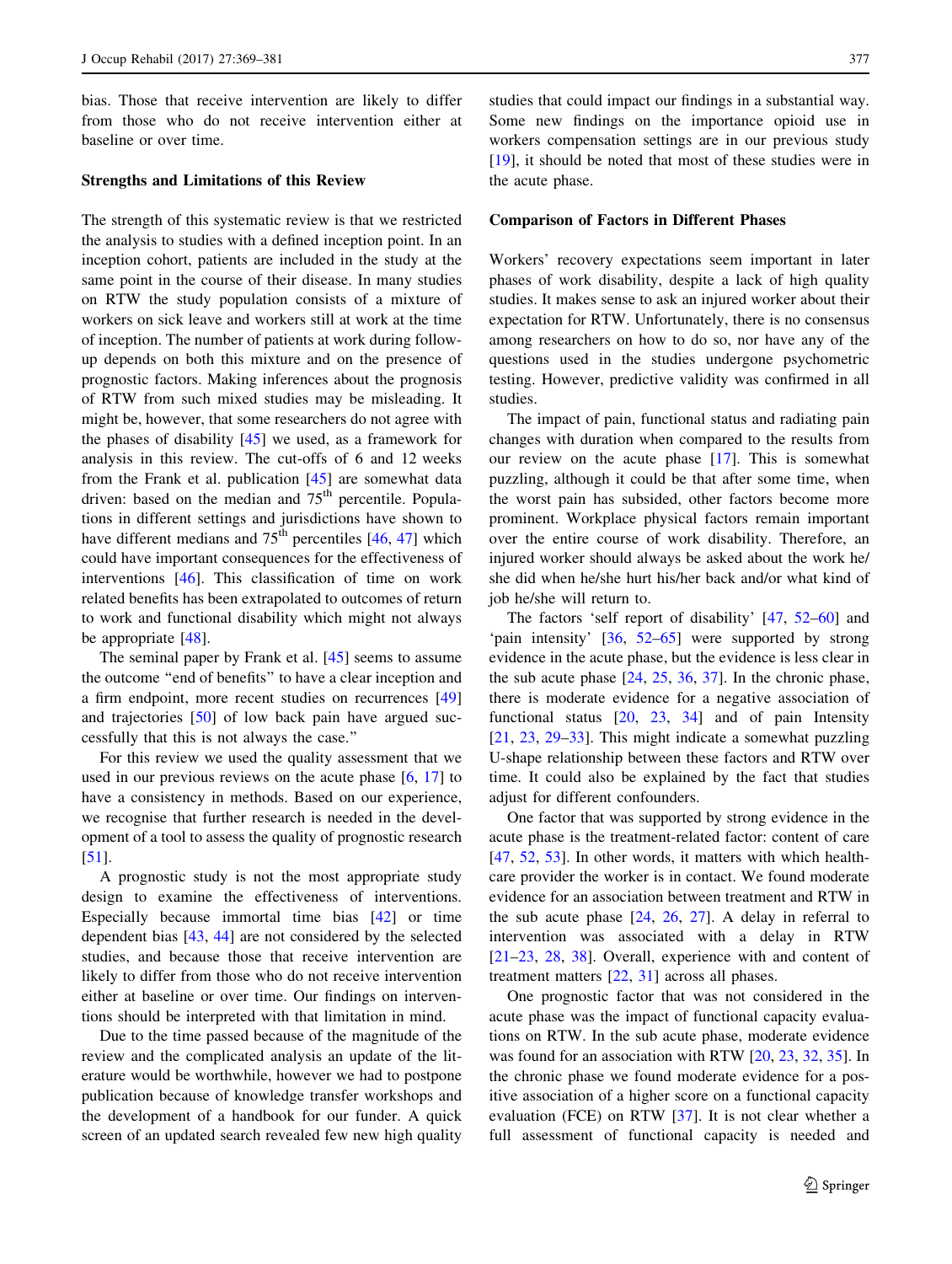whether it also predicts sustained RTW [\[66](#page-11-0)[–68](#page-12-0)]. It should be noted that not only functional capacity evaluation systems were used in work disability assessments, but more traditional ''objective measures'' of functional capacity like a sub maximal bike ergometer test [\[35](#page-11-0)] and trunk flexibility [\[20](#page-10-0)] were also included.

In the acute phase, we found moderate evidence for no association of depression on RTW [\[36](#page-11-0), [54,](#page-11-0) [58](#page-11-0)]. In the sub acute phase, a negative association between distress and RTW was reported  $[25]$  $[25]$ . In the chronic phase, one high quality [[21\]](#page-10-0) and one lower quality study [\[23](#page-10-0)] found no statistically significant association between depressive symptoms and RTW, resulting in moderate evidence for no association of depressive symptoms on RTW. These findings are consistent with the findings from the acute phase, although there are only a limited number of studies available. Some injured workers might suffer from mental health issues, but scores on different questionnaires do not seem to predict RTW.

Earlier [\[6](#page-10-0), [17\]](#page-10-0), we found that the offer of modified duties, or workplace accommodation improved RTW outcomes [\[52](#page-11-0), [58](#page-11-0), [69](#page-12-0)]. The evidence is not as strong in later phases, mainly because the factor does not seem to be considered by many researchers [[31\]](#page-11-0). Also, when considering the evidence from the intervention literature [\[70](#page-12-0)], modified duties should be considered for RTW of injured workers. Timing of the intervention seems best in the acute phase [[6,](#page-10-0) [17\]](#page-10-0), although it might also be effective in the late phases [\[71](#page-12-0)].

Physical demands are often measured by occupation in the acute phase [\[52](#page-11-0), [54](#page-11-0)]. Those classified as having more physical jobs are slower to return to work where self-reported physical demands were not associated with RTW [\[17](#page-10-0)]. In the later phases, very few studies examined the factor physical demands resulting in insufficient evidence in the sub acute phase [\[24](#page-10-0)] and moderate evidence in the chronic phase [[22,](#page-10-0) [30,](#page-11-0) [31\]](#page-11-0). We did find strong evidence for SES on RTW [\[22](#page-10-0), [23](#page-10-0), [28](#page-11-0), [29](#page-11-0)]. If SES is considered a proxy for physical demands at work, the association between physical demands and RTW seems consistent across phases and should be taken into consideration in the RTW process. Future research on RTW in the later phases of work disability should examine physical demands by using more objective measures.

Job satisfaction was supported by strong evidence in our previous review [[17\]](#page-10-0). It was not examined in the sub acute phase and only one publication [[29\]](#page-11-0) reported on it in the chronic phase. The impact of job satisfaction might diminish after a longer time away from the job; however evidence for that hypothesis is lacking.

We found insufficient evidence for an association between age and sex and RTW in acute LBP [[17\]](#page-10-0). There is moderate evidence for a negative association of older age on RTW [[24,](#page-10-0) [26\]](#page-10-0) in the sub acute phase. In the chronic phase, most studies also reported a negative association. Across all phases, the evidence is conflicting and calendar age might not be the most appropriate measure to capture the concept.

In the sub acute phase we found strong evidence for no association of sex on RTW [[24–27\]](#page-10-0). However, one medium quality study found a longer time until RTW in men [\[26](#page-10-0)]. There is moderate evidence for an association between male sex and RTW [[20,](#page-10-0) [21\]](#page-10-0) in the chronic phase. Although two studies [\[22](#page-10-0), [23](#page-10-0)] did not find an association between sex and RTW, this is not contradictory and could be due to small sample sizes. Overall, the association between sex and RTW is inconsistent across phases and might be the result of gender specific workplace based exposures [\[72](#page-12-0)].

## Future Research

Prognostic research in work disability prevention would benefit from consensus among research and practitioners on what factors are deemed important and how they should be measured and analysed. Claim-related factors are supported by strong evidence in the chronic phase, and in all cases, are related with delays and experiences in the claims process. This factor was not considered in earlier phases [\[17](#page-10-0)]. Some of the claim related factors might be time dependent: they start to play a role at later stages of work disability due to negative side effects of being in the administrative and adjudicative process that happens alongside the RTW process. Further study into claim-factors seems justified.

When presenting the findings from our review to practitioners, it was clear that there is little consensus on what "psychosocial" means in research but great consensus on the importance of the construct in practise. There seems to be a clear disconnect between research and practice that should be resolved.

Understanding of the importance of different prognostic factors at various times in the RTW process can inform stakeholders about the most appropriate actions that can be taken to improve RTW outcomes. To transfer the messages from this review we have presented the findings in a number of workshops. Based on the feedback from stakeholders we are currently developing a Handbook on Prognosis of RTW in LBP for use in practise. The handbook emphasizes the role of recovery expectations and the importance of the workplace and physical demands on the job, and provides suggestions to uncover these constructs when dealing with injured workers trying to RTW. The impact of providing such information to work disability practitioners should be studied.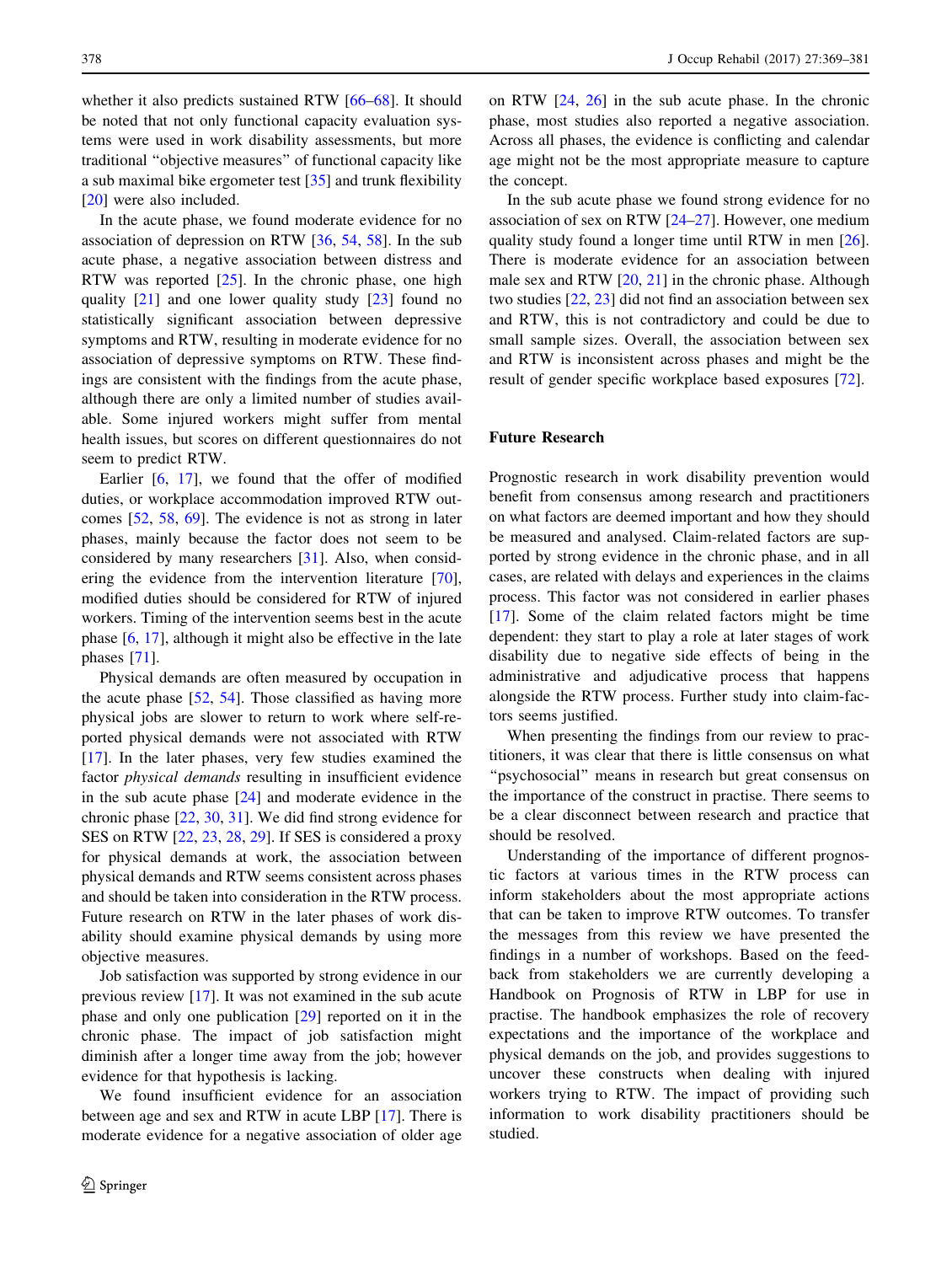<span id="page-10-0"></span>Acknowledgments Supported by a Grant from the Workplace Research and Innovation Program of the Workers Compensation Board of Manitoba. We would like to thank Agatha Chandran, Bruce Cielen and colleagues for their help in identifying stakeholders in Manitoba, and all the stakeholders that attended our workshop and the Department of Occupational Therapy, University of Manitoba for hosting the workshop.

#### Compliance with Ethical Standards

Conflict of interest This review was funded through a grant from Workplace Research and Innovation Program of the Workers Compensation Board of Manitoba. Ivan Steenstra, Claire Munhall, Nelson Oranye, Dwayne Van Eerd, Quenby Mahood, Emma Irvin and Sheilah Hogg-Johnson have no conflicts of interest to declare. Steven Passmore held the Canadian Chiropractic Research Foundation Professorship in Spine Biomechanics and Human Neurophysiology, in the College of Rehabilitation at the University of Manitoba from the Canadian Chiropractic Research Foundation. As of 2013, the Institute for Work and Health operates with core funding from the Province of Ontario. The stewardship of this funding lies with the Ontario Ministry of Labour (MOL). Previously, the Institute operated with core funding support from the Workplace Safety and Insurance Board (WSIB).

Open Access This article is distributed under the terms of the Creative Commons Attribution 4.0 International License ([http://crea](http://creativecommons.org/licenses/by/4.0/) [tivecommons.org/licenses/by/4.0/\)](http://creativecommons.org/licenses/by/4.0/), which permits unrestricted use, distribution, and reproduction in any medium, provided you give appropriate credit to the original author(s) and the source, provide a link to the Creative Commons license, and indicate if changes were made.

## References

- 1. Frymoyer JW, Cats-Baril WL. An overview of the incidences and costs of low back pain. Orthop Clin North Am. 1991;22:263–71.
- 2. Maniadakis N, Gray A. The economic burden of back pain in the UK. Pain. 2000;84:95–103.
- 3. van Tulder MW, Koes BW, Bouter LM. A cost-of-illness study of back pain in The Netherlands. Pain. 1995;62:233–40.
- 4. Hoy D, March L, Brooks P, Blyth F, Woolf A, Bain C, et al. The global burden of low back pain: estimates from the Global Burden of Disease 2010 study. Ann Rheum Dis. 2014;73:968–74.
- 5. Frank JW, Brooker AS, DeMaio SE, Kerr MS, Maetzel A, Shannon HS, et al. Disability resulting from occupational low back pain Part II: What do we know about secondary prevention? A review of the scientific evidence on prevention after disability begins. Spine. 1996;21:2918–29.
- 6. Steenstra IA, Verbeek JH, Heymans MW, Bongers PM. Prognostic factors for duration of sick leave in patients sick listed with acute low back pain: a systematic review of the literature. Occup Environ Med. 2005;62:851–60.
- 7. Steenstra IA, Irvin E, Heymans MW, Mahood Q, Hogg-Johnson S. Systematic review of prognostic factors for workers' time away from work due to acute low-back pain: an update of a systematic review. Final report to WCB Manitoba. 2011. [https://](https://www.iwh.on.ca/system/files/sys-reviews/sys_review_acute_lbp_2011b.pdf) [www.iwh.on.ca/system/files/sys-reviews/sys\\_review\\_acute\\_lbp\\_](https://www.iwh.on.ca/system/files/sys-reviews/sys_review_acute_lbp_2011b.pdf) [2011b.pdf](https://www.iwh.on.ca/system/files/sys-reviews/sys_review_acute_lbp_2011b.pdf).
- 8. Loisel P, Durand MJ, Berthelette D, Vezina N, Baril R, Gagnon D, et al. Disability prevention—New paradigm for the management of occupational back pain. Pract Dis Manag: Dis Manag Health Outcomes. 2001;9:351–60.
- 9. Wasiak R, Young AE, Dunn KM, Cote P, Gross DP, Heymans MW, et al. Back pain recurrence: an evaluation of existing indicators and direction for future research. Spine. 2009;20(34):970–7.
- 10. Young AE, Roessler RT, Wasiak R, McPherson KM, van Poppel MNM, Anema JR. A developmental conceptualization of return to work. J Occup Rehab. 2005;15:557–68.
- 11. World Health Organization. The international classification of functioninjg, disability and health, ICF. Geneva: World Health Organ; 2001.
- 12. Furlan AD, Pennick V, Bombardier C, Van TM. 2009 updated method guidelines for systematic reviews in the Cochrane Back Review Group. Spine (Phila Pa 1976). 2009;34:1929–41.
- 13. Haynes RB, Wilczynski N, McKibbon KA, Walker CJ, Sinclair JC. Developing optimal search strategies for detecting clinically sound studies in MEDLINE. J Am Med Inform Assoc. 1994;1:447–58.
- 14. McKibbon KA, Walker-Dilks C, Haynes RB, Wilczynski N. Beyond ACP Journal Club: how to harness MEDLINE for prognosis problems. ACP J Club. 1995;123:12–4.
- 15. Wilczynski NL, Haynes RB. Developing optimal search strategies for detecting clinically sound prognostic studies in MED-LINE: an analytic survey. BMC Med. 2004;9(2):23.
- 16. Wong SS, Wilczynski NL, Haynes RB, Ramkissoonsingh R, Hedges Team. Developing optimal search strategies for detecting sound clinical prediction studies in MEDLINE. AMIA Annu Symp Proc. 2003;728–32.
- 17. Steenstra IA, Busse JW, Hogg-Johnson S. Predicting return to work for workers with low-back pain. In: Loisel P, Anema JR, Pransky GS, editors. Work disability prevention handbook. New York: Springer; 2013.
- 18. Hoogendoorn WE, van Poppel MN, Bongers PM, Koes BW, Bouter LM. Systematic review of psychosocial factors at work and private life as risk factors for back pain. Spine. 2000; 15(25):2114–25.
- 19. Steenstra IA, Busse JW, Tolusso D, Davilmar A, Lee H, Furlan AD, et al. Predicting time on prolonged benefits for injured workers with acute back pain. J Occup Rehabil. 2015;25(2): 267–78.
- 20. Koopman FS, Edelaar M, Slikker R, Reynders K, van der Woude LH, Hoozemans MJ. Effectiveness of a multidisciplinary occupational training program for chronic low back pain: a prospective cohort study. Am J Phys Med Rehabil. 2004;83:94–103.
- 21. Gauthier N, Sullivan MJ, Adams H, Stanish WD, Thibault P. Investigating risk factors for chronicity: the importance of distinguishing between return-to-work status and self-report measures of disability. J Occup Environ Med. 2006;48:312–8.
- 22. Blackwell TL, Leierer SJ, Haupt SS, Kampitsis A, Wolfson JR. Prediction of vocational outcomes for workers' compensation claimants with back injury. J Appl Rehabil Couns. 2004;35(2):32–8.
- 23. Vendrig AA. Prognostic factors and treatment-related changes associated with return to work in the multimodal treatment of chronic back pain. J Behav Med. 1999;22:217–32.
- 24. Reme SE, Hagen EM, Eriksen HR. Expectations, perceptions, and physiotherapy predict prolonged sick leave in subacute low back pain. BMC Musculoskelet Disord. 2009;10(139):2009.
- 25. Truchon M, Cote D, Schmouth ME, Leblond J, Fillion L, Dionne C. Validation of an adaptation of the stress process model for predicting low back pain related long-term disability outcomes: a cohort study. Spine. 2010;1(35):1307–15.
- 26. Joy JM, Lowy J, Mansoor JK. Increased pain tolerance as an indicator of return to work in low-back injuries after work hardening. Am J Occup Ther. 2001;55:200-5.
- 27. Truchon M, Cote D. Predictive validity of the Chronic Pain Coping Inventory in subacute low back pain. Pain. 2005;116:205–12.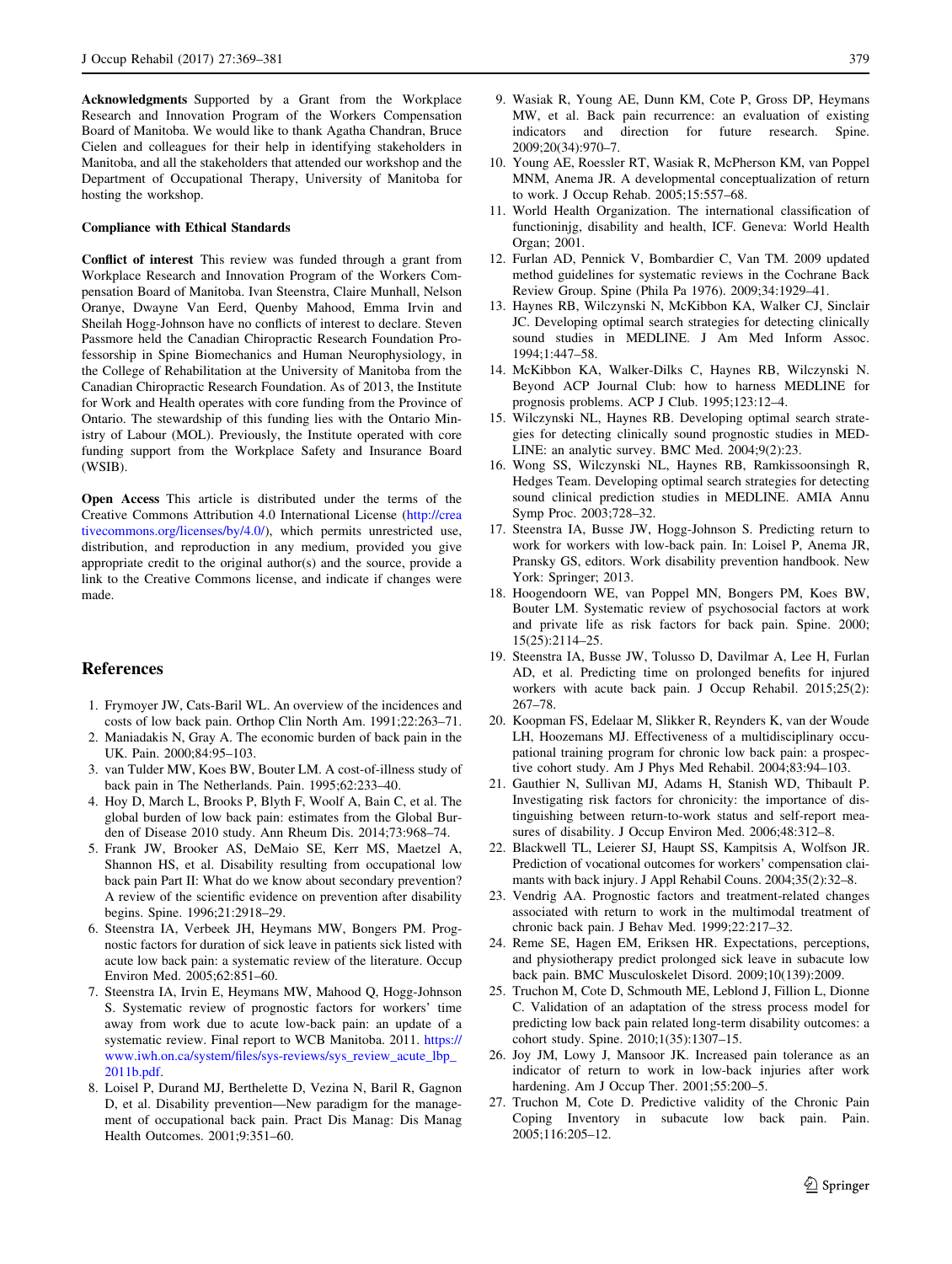- <span id="page-11-0"></span>28. Okurowski L, Pransky G, Webster B, Shaw WS, Verma S. Prediction of prolonged work disability in occupational low-back pain based on nurse case management data. J Occup Environ Med. 2003;45:763–70.
- 29. Van Der Giezen AM, Bouter LM, Nijhuis FJ. Prediction of return-to-work of low back pain patients sicklisted for 3–4 months. Pain. 2000;87:285–94.
- 30. Hansson TH, Hansson EK. The effects of common medical interventions on pain, back function, and work resumption in patients with chronic low back pain: a prospective 2-year cohort study in six countries. Spine. 2000;1(25):3055–64.
- 31. Anema JR, Schellart AJ, Cassidy JD, Loisel P, Veerman TJ, van der Beek AJ. Can cross country differences in return-to-work after chronic occupational back pain be explained? An exploratory analysis on disability policies in a six country cohort study. J Occup Rehabil. 2009;19:419–26.
- 32. Hazard RG, Bendix A, Fenwick JW. Disability exaggeration as a predictor of functional restoration outcomes for patients with chronic low-back pain. Spine. 1991;16:1062–7.
- 33. Gatchel RJ, Polatin PB, Mayer TG, Garcy PD. Psychopathology and the rehabilitation of patients with chronic low back pain disability. Arch Phys Med Rehabil. 1994;75:666–70.
- 34. Anema JR, Cuelenaere B, van der Beek AJ, Knol DL, de Vet HC, van Mechelen W. The effectiveness of ergonomic interventions on return-to-work after low back pain; a prospective two year cohort study in six countries on low back pain patients sicklisted for 3–4 months. Occup Environ Med. 2004;61:289–94.
- 35. Storheim K, Brox JI, Holm I, Bo K. Predictors of return to work in patients sick listed for sub-acute low back pain: a 12-month follow-up study. J Rehabil Med. 2005;37:365–71.
- 36. Schultz IZ, Crook J, Meloche GR, Berkowitz J, Milner R, Zuberbier OA, et al. Psychosocial factors predictive of occupational low back disability: towards development of a return-towork model. Pain. 2004;107:77–85.
- 37. Gross DP, Battie MC, Cassidy JD. The prognostic value of functional capacity evaluation in patients with chronic low back pain: part 1: timely return to work. Spine. 2004;15(29):914–9.
- 38. Gross DP, Battie MC. Predicting timely recovery and recurrence following multidisciplinary rehabilitation in patients with compensated low back pain. Spine. 2005;15(30):235–40.
- 39. Ilmarinen J. Work ability—a comprehensive concept for occupational health research and prevention. Scand J Work Environ Health. 2009;35:1–5.
- 40. Vittinghoff E, McCulloch CE. Relaxing the rule of ten events per variable in logistic and Cox regression. Am J Epidemiol. 2007;15(165):710–8.
- 41. Leeuw M, Goossens ME, Linton SJ, Crombez G, Boersma K, Vlaeyen JW. The fear-avoidance model of musculoskeletal pain: current state of scientific evidence. J Behav Med. 2007;30:77–94.
- 42. Suissa S. Immortal time bias in pharmaco-epidemiology. Am J Epidemiol. 2008;15(167):492–9.
- 43. van Walraven C, Davis D, Forster AJ, Wells GA. Time-dependent bias was common in survival analyses published in leading clinical journals. J Clin Epidemiol. 2004;57:672–82.
- 44. van Kleef E, Green N, Goldenberg SD, Robotham JV, Cookson B, Jit M, et al. Excess length of stay and mortality due to Clostridium difficile infection: a multi-state modelling approach. J Hosp Infect. 2014;18(88):213–7.
- 45. Frank J, Sinclair S, Hogg-Johnson S, Shannon H, Bombardier C, Beaton D, et al. Preventing disability from work-related low-back pain - New evidence gives new hope - if we can just get all the players onside. Can Med Assoc J. 1998;16(158):1625–31.
- 46. van Duijn M, Eijkemans MJ, Koes BW, Koopmanschap MA, Burton KA, Burdorf A. The effects of timing on the cost-effectiveness of interventions for workers on sick leave due to low back pain. Occup Environ Med. 2010;67:744–50.
- 47. De Vet HCW, Heymans MW, Dunn KM, Pope DP, van der Beek AJ, Macfarlane GJ, et al. Episodes of low back pain: a proposal for uniform definitions to be used in research. Spine. 2002;1(27):2409–16.
- 48. Kongsted A, Kent P, Axen I, Downie AS, Dunn KM. What have we learned from ten years of trajectory research in low back pain? BMC Musculoskelet Disord. 2016;17:220.
- 49. Steenstra IA, Lee H, de Vroome EM, Busse JW, Hogg-Johnson SJ. Comparing current definitions of return to work: a measurement approach. J Occup Rehabil. 2012;22(3):394–400.
- 50. Steenstra IA, Koopman FS, Knol DL, Kat E, Bongers PM, de Vet HC, et al. Prognostic factors for duration of sick leave due to lowback pain in dutch health care professionals. J Occup Rehabil. 2005;15:591–605.
- 51. Huguet A, Hayden JA, Stinson J, McGrath PJ, Chambers CT, Tougas ME, et al. Judging the quality of evidence in reviews of prognostic factor research: adapting the GRADE framework. Syst Rev. 2013;2:71.
- 52. Turner JA, Franklin G, Fulton-Kehoe D, Sheppard L, Stover B, Wu R, et al. ISSLS prize winner: early predictors of chronic work disability: a prospective, population-based study of workers with back injuries. Spine (Phila Pa 1976). 2008;33:2809–18.
- 53. van der Weide WE, Verbeek JH, Salle HJ, van Dijk FJ. Prognostic factors for chronic disability from acute low-back pain in occupational health care. Scand. 1999;25(25):50–6.
- 54. Du Bois M, Szpalski M, Donceel P. Patients at risk for long-term sick leave because of low back pain. Spine J. 2009;9:350–9.
- 55. Heymans MW, De Vet HCW, Knol DL, Bongers PM, Koes BW, van Mechelen W. Workers' beliefs and expectations affect return to work over 12 months. J Occup Rehabil. 2006; 16:685–95.
- 56. Heymans MW, Anema JR, van Buuren S, Knol DL, van Mechelen W, de Vet HC. Return to work in a cohort of low back pain patients: development and validation of a clinical prediction rule. J Occup Rehabil. 2009;19:155–65.
- 57. Lotters F, Burdorf A. Prognostic factors for duration of sickness absence due to musculoskeletal disorders. Clin J Pain. 2006;22:212–21.
- 58. Fransen M, Woodward M, Norton R, Coggan C, Dawe M, Sheridan N. Risk factors associated with the transition from acute to chronic occupational back pain. Spine. 2002;27(27):92–8.
- 59. Baldwin ML, Butler RJ, Johnson WG, Cote P. Self-reported severity measures as predictors of return-to-work outcomes in occupational back pain. J Occup Rehabil. 2007;17:683–700.
- 60. Nordin M, Skovron ML, Hiebert R, Weiser S, Brisson PM, Campello M, et al. Early predictors of outcome. Bull. 1996;55(55):204–6.
- 61. Franklin GM, Stover BD, Turner JA, Fulton-Kehoe D, Wickizer TM. Early opioid prescription and subsequent disability among workers with back injuries: the Disability Risk Identification Study Cohort. Spine. 2008;15(33):199–204.
- 62. Du Bois M, Donceel P. A screening questionnaire to predict no return to work within 3 months for low back pain claimants. Eur Spine J. 2008;17:380–5.
- 63. Prkachin KM, Schultz IZ, Hughes E. Pain behavior and the development of pain-related disability: the importance of guarding. Clin J Pain. 2007;23:270–7.
- 64. Goertz MN. Prognostic indicators for acute low-back pain. Spine. 1990;15(15):1307–10.
- 65. Burdorf A, Naaktgeboren B, Post W. Prognostic factors for musculoskeletal sickness absence and return to work among welders and metal workers. Occup Environ Med. 1998;55(7):490–5.
- 66. Gross DP, Battie MC, Asante A. Development and validation of a short-form functional capacity evaluation for use in claimants with low back disorders. J Occup Rehabil. 2006;16:53–62.